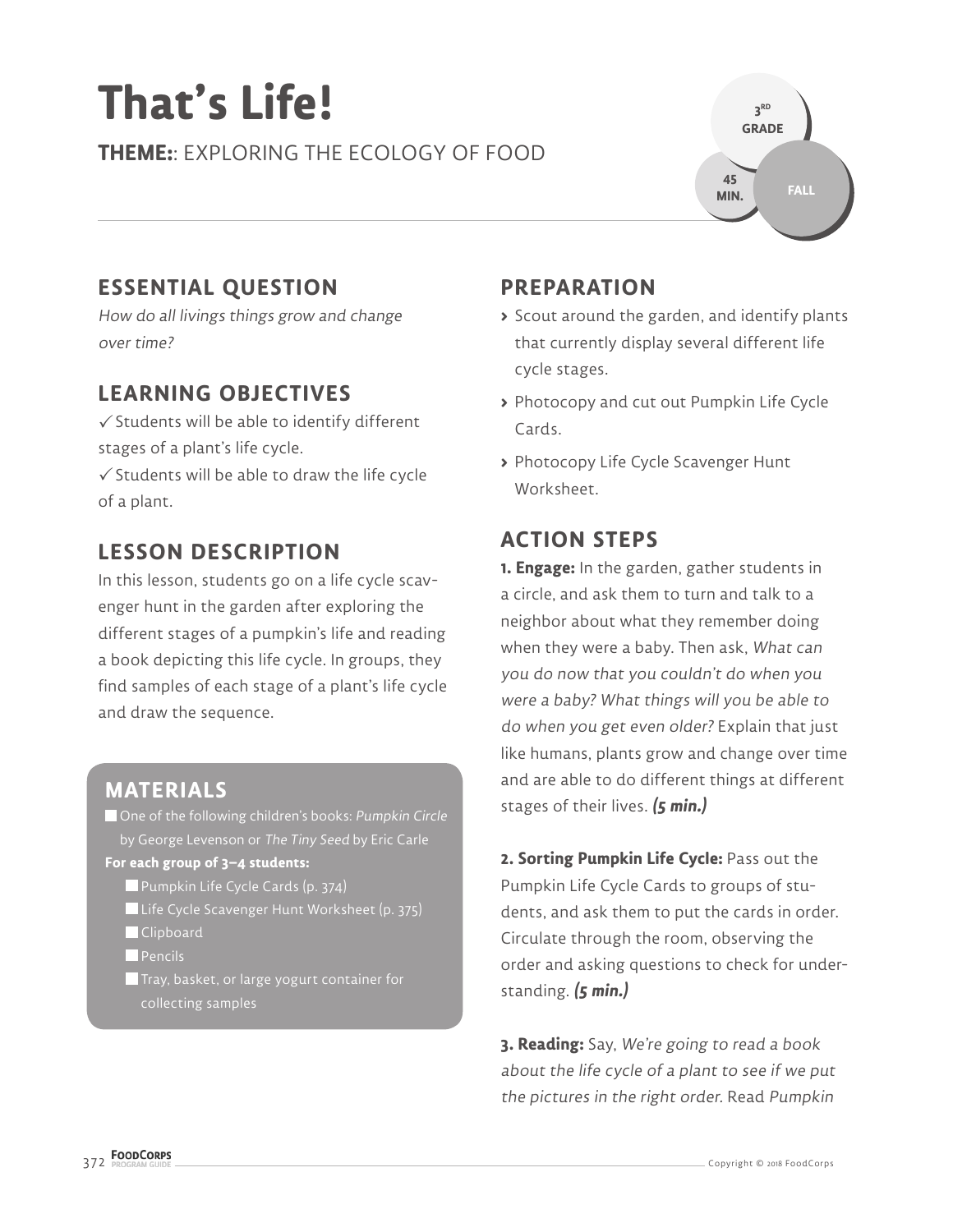Circle, pausing throughout and encouraging students to rearrange the cards based on the information they learn from the book. **(10 min.)**

**4. Scavenger Hunt:** Say, You'll now go on a scavenger hunt throughout the garden and find an example of a plant species at each stage of its life. Explain that they'll need to use two hands to pick the example, and remind them that they shouldn't pick something if there aren't more than ten still growing in the garden. Tell students the signal you'll use to gather them back to you and then pass out the Life Cycle Scavenger Hunt worksheet on clipboards, and pass out the containers for collecting samples. **(10 min.)**

**5. Drawing:** Gather students back together, and have them lay out the samples they collected in the order of the plant's life cycle, just like they did with the pumpkin cards. Have them work with their group to draw the different samples on their Life Cycle Scavenger Hunt Worksheet. **(10 min.)**

#### **REFLECTION**

Have students discuss the following questions in small groups, then share with the class: **(5 min.)**

- What plant did you find?
- Was it challenging to find your samples at each life cycle stage? What clues did you look for?
- Why does the life cycle begin and end with seeds?
- How are plants' and animals' life cycles similar?

### **ADAPTATIONS**

**Decomposition Extension:** If you have a fruiting plant from the summer, such as a pumpkin or tomato, allow it to stay in the garden throughout the fall and winter, and have your class periodically check on it, keeping a log of their observations.

**Seed-Saving Extension:** Grow some plants out to seed, such as by letting a carrot, kale, or broccoli plant flower. Then have students collect all the seeds from the fall garden, putting them in separate envelopes and labeling them to take them home to plant next season.

**Health Connection:** Have students draw pictures of themselves at different stages in their own life cycles (i.e., as a baby, as a kindergartner, etc.). Discuss how eating well has helped them grow and can continue to help them grow over time.

#### **ACADEMIC CONNECTIONS**

Next Generation Science Standards, Life Science Disciplinary Core Idea **NGSS.LS1.B Growth and Development of Organisms**

Reproduction is essential to the continued existence of every kind of organism. Plants and animals have unique and diverse life cycles.

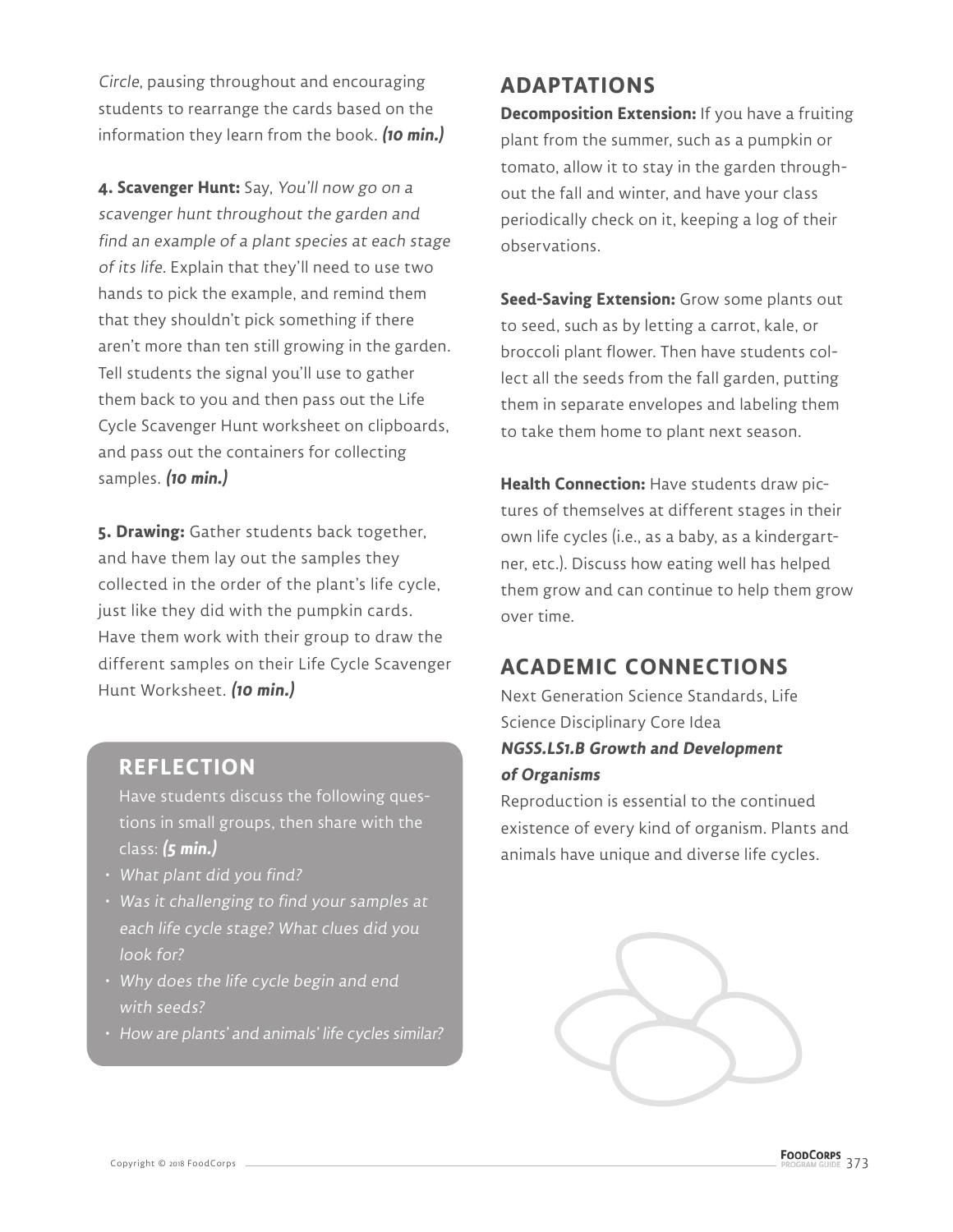## **Pumpkin Life Cycle Cards**